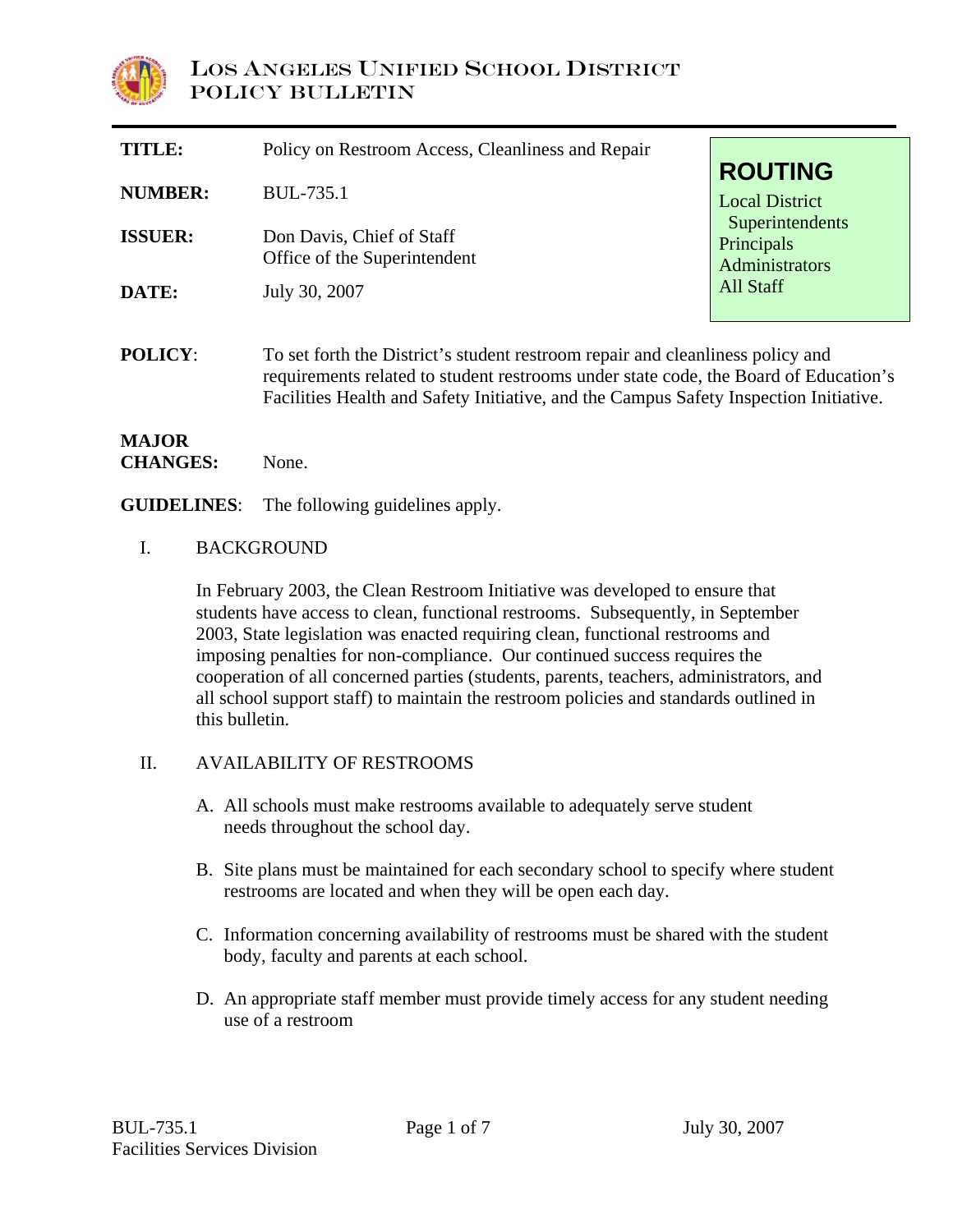

#### III. MONITORING AND CLEANING OF RESTROOMS

- A. Site administrators are ultimately responsible to ensure that restrooms are clean, in good repair, and open throughout the school day.
- B. Site administrators must ensure that School Facilities Attendants, Building & Grounds Workers, and Campus Aides whose positions are funded under the Restroom Initiative are fully dedicated to the cleaning, stocking, and/or monitoring of restrooms, as appropriate, throughout the school day.
- C. The following standards must be met in the cleaning of restrooms:

All surfaces and fixtures are to be disinfected and free of all soil and litter.

- Smudges, fingerprints, and graffiti are to be removed from dispensers.
- All paper and soap dispensers are to be stocked throughout the school day.
- Mirrors are to be cleaned and graffiti removed.
- All trash receptacles are to be emptied, relined, and disinfected.
- Floors are to be swept and mopped.
- Walls, partitions, doors, and door handles are to be cleaned, disinfected and graffiti removed.
- All chrome and metal work will be cleaned, disinfected, and dried.
- Vents, light fixtures and tops of partitions and doors shall be dusted.
- Unpleasant odors must be eliminated.
- All other graffiti shall be removed. If graffiti is etched into dispensers, partitions, mirrors, etc., or if the volume of graffiti is extensive, the Plant Manager should place an service call for assistance from the Maintenance & Operations Area.
- All repair needs shall be reported to the Plant Manager to place appropriate service calls.

The above standards shall be maintained per the following schedules at all schools:

1. A minimum of two times during the school day in every student restroom: spot-cleaning to maintain the above standard, disposal of trash, and restocking of soap and paper supplies as needed. At secondary schools with School Facilities Attendants and/or Building & Grounds Workers funded under the Restroom Initiative, more frequent spot cleaning and restocking should occur during the school day.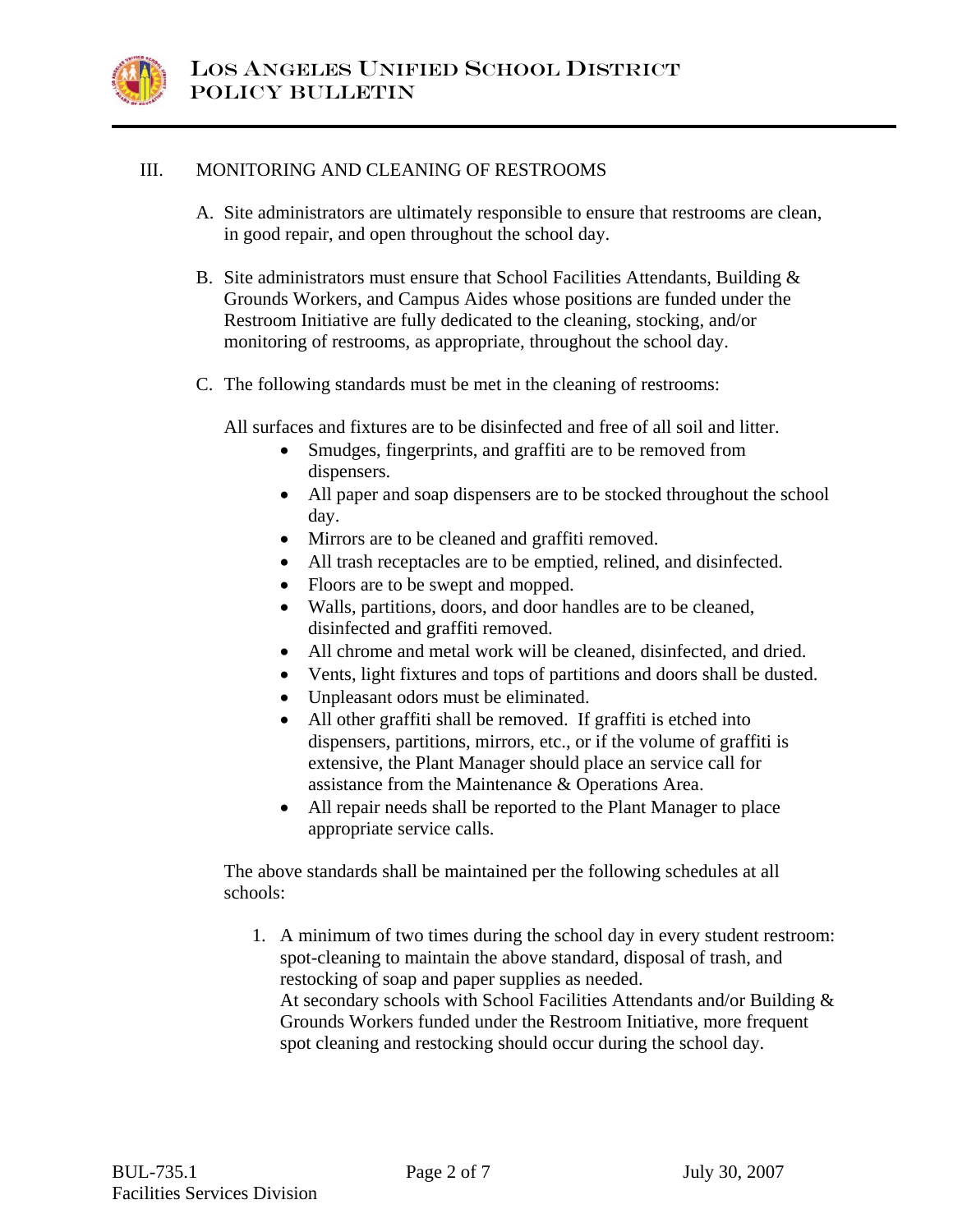

- 2. Full cleaning of each restroom and restocking of dispensers will be provided each evening by the custodial staff.
- 3. The custodial staff must note each daytime or evening servicing of the restrooms on a Restroom Service Log.
- D. Custodial staff, campus aides, plant managers and site administrators shall randomly monitor restrooms daily.
- E. Local District Superintendents' staff shall inspect bathrooms at a minimum of thirty-three schools per week throughout the year.
- F. All District employees are encouraged to randomly inspect restrooms when visiting a school.
- G. Anyone inspecting a restroom is to report cleanliness issues or repair needs to the Principal or Plant Manager.
- H. The Plant Manager shall immediately resolve cleanliness/tidiness issues with the custodial staff, and on a daily basis place service calls for all repair needs. Each service call shall be documented and tracked on the Plant Manager's Service Call Log.

### IV. REPAIRS

Restroom service call response standards by the responsible M  $\&$  O Area shall be as follows:

- All emergency service calls (Immediate danger to health or safety of staff or students or property): Within 30 minutes.
	- Examples: Broken water line causing flooding
		- Major sewer line stoppage
		- Exterior restroom doors will not lock.
- All urgent service calls (Less immediate danger to health or safety, but would preclude students from continuing use of one or more restroom fixtures): Within 48 hours.
	- Examples: Minor plumbing stoppages, other site facilities are available Obscene or gang-related graffiti
		- Broken restroom stall doors Broken hand dryer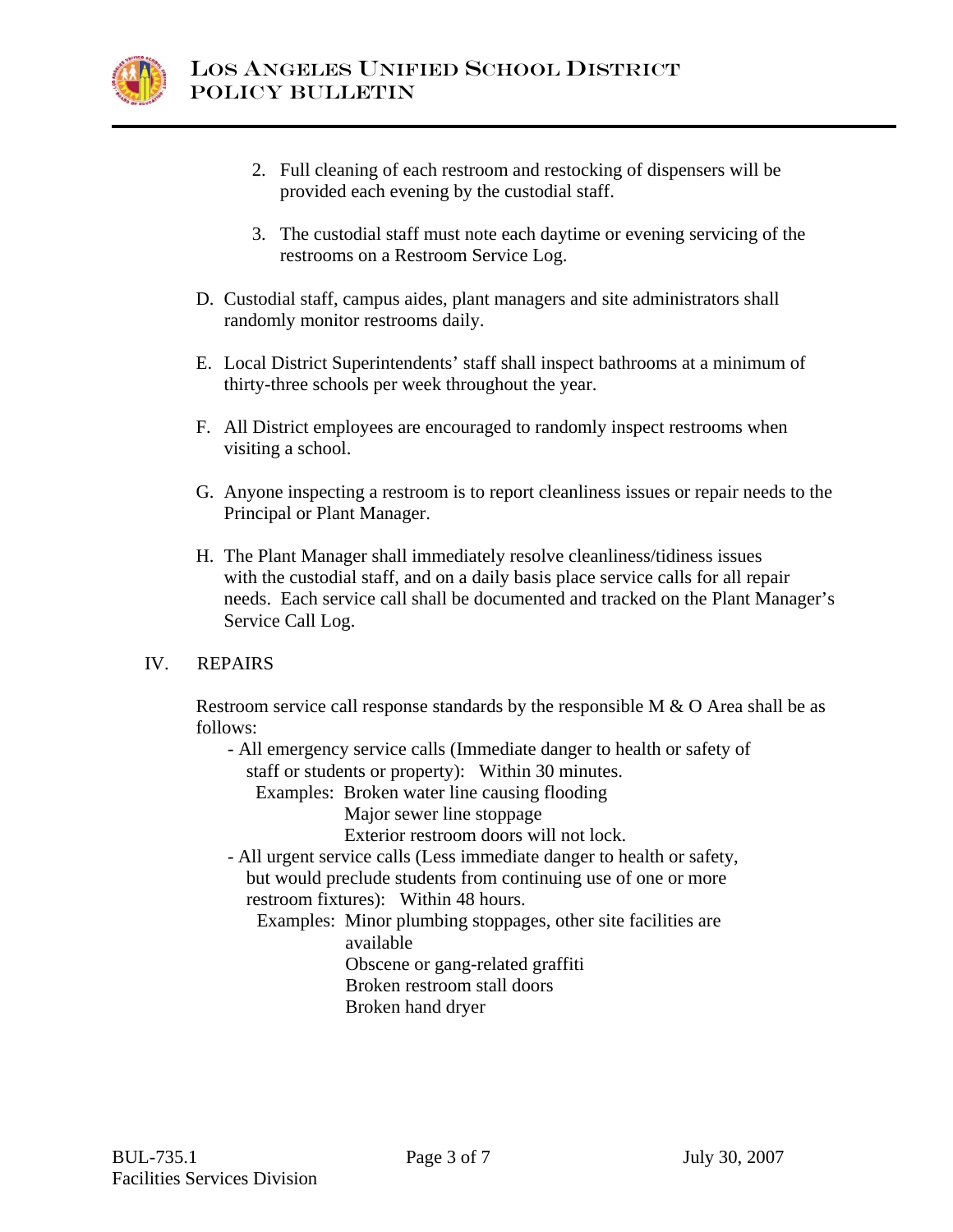

- All routine service calls (No immediate danger to health or safety and does not preclude students from continuing use of any of the restroom fixtures): Within 30 days. Examples: Replace ceiling tile. Replace light cover Sink faucet running slowly

## IV. RESTROOM HOTLINE PROCEDURES

A. Concerned individuals are encouraged to access the dedicated LAUSD Restroom Hotline by telephone at (800) 495-1191 or via the web at www.laschools.org/rrhotline to report specific student restroom issues.

Please record the following information:

- 1. The school name,
- 2. The location of the restroom(s) of concern,
- 3. The nature of the problem, and
- 4. If the caller chooses to do so, their name and telephone number.
- B. Monitoring the Hotline
	- 1. M&O Central will check for recorded calls at least twice daily,
	- 2. M&O Central will log the date and time the Hotline is checked.
- C. Logging Hotline Calls
	- 1. M&O Central will document recorded calls on the "Restroom Hotline Form."
	- 2. This record is then faxed to the responsible Local District M&O Area.
	- 3. Regardless of whether the problem or concern has been resolved, the Local District M&O Area will respond to M&O Central by fax on the same "Restroom Hotline Form" with the results of their investigation within three working days of the original call.
	- 4. M&O Central will log the Area response date, observations, and/or action(s) taken.
- D. Follow-Up with the Caller

 M&O Central will, if possible, contact the caller to inform them of the M & O Area's observations and/or the action(s) taken.

E. Each school shall post the Restroom Hotline telephone number prominently at the main entrance of the school.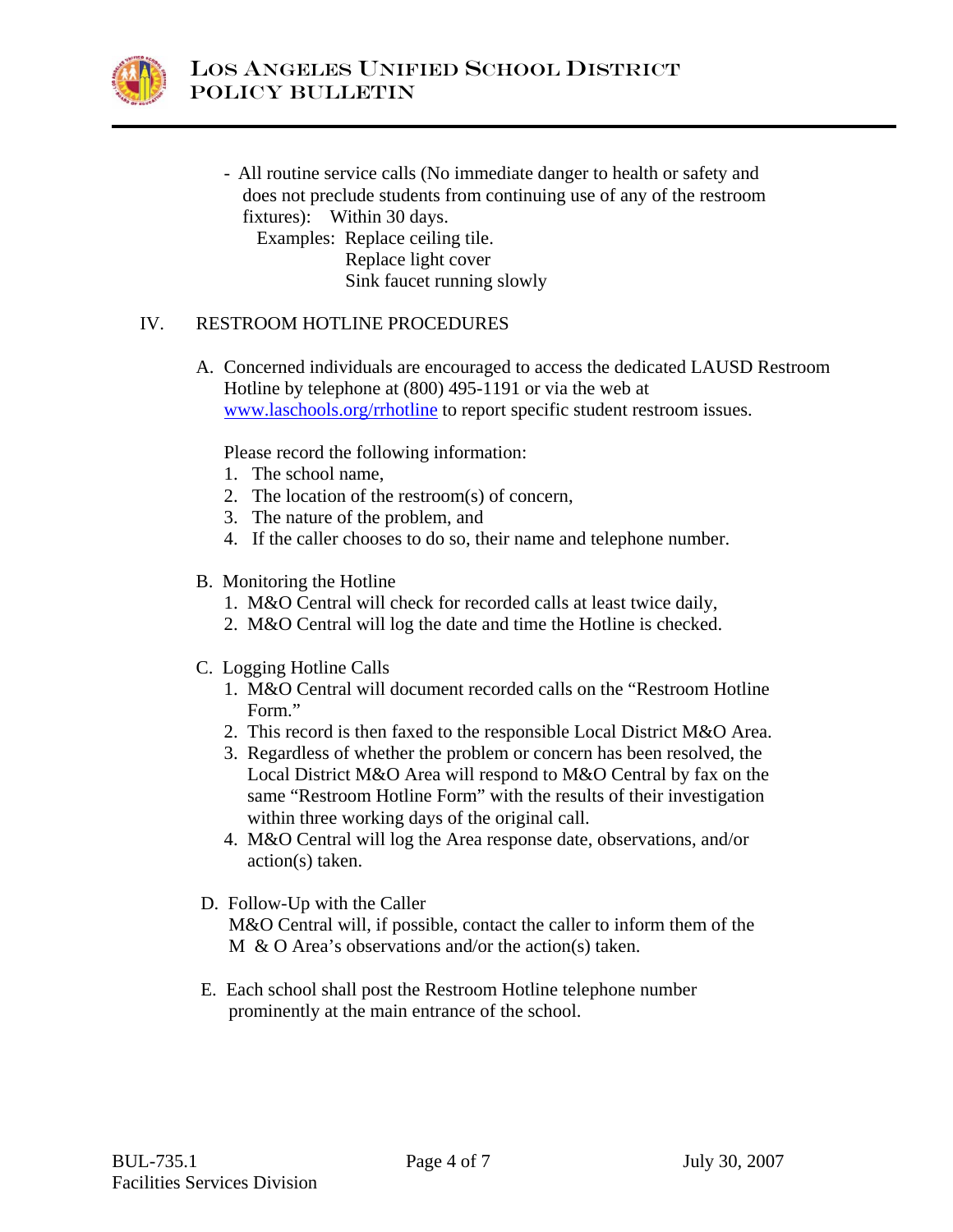

### VI. STUDENT INVOLVEMENT

- A. Students must be involved in supporting the clean restroom program. Emphasis must be directed toward not vandalizing or placing graffiti, as well as to clean-up after themselves to keep restroom areas clean and tidy.
- B. Expectations of responsible actions by students should be addressed through curriculum, assemblies, student leadership councils, athletic leaders, poster contests, school newspaper articles, or other proactive means. These activities should emphasize the respect that students should have for their school, themselves, and others needing to use clean and tidy restrooms.
- C. Schools will encourage student "pride of ownership" to help keep restrooms clean, tidy, and vandalism/graffiti-free. Students should be taught to respect the restrooms if they were their own.

### VII. PARENT INVOLVEMENT

Schools will involve parents in setting student behavior standards to maintain clean, functioning restrooms on campus through PTA and booster club organizations, parenting classes, school safety committees, and other proactive measures. The Superintendent has directed each school to establish a group of at least five parents to participate in periodic restroom inspections.

### VIII. STATE LEGISLATION

- A. In the fall of 2003, the California State Legislature passed into law two bills making it mandatory to use school maintenance funds to ensure that all facilities, including restroom facilities for pupils, are functional and that they meet the local hygiene standards generally applicable to public facilities. This includes:
	- 1. Keeping all student restrooms open during non-class periods and sufficient restrooms open to meet student needs during classes,
	- 2. Cleaning regularly,
	- 3. Maintaining in fully operational condition, and
	- 4. Stocking with soap and paper supplies.
- B. Any school district that fails to meet this standard will become ineligible for State school facilities deferred maintenance matching funds. The Los Angeles Unified School District could lose approximately \$30 million per year in State deferred maintenance matching funds if we do not keep our student restrooms up to this standard.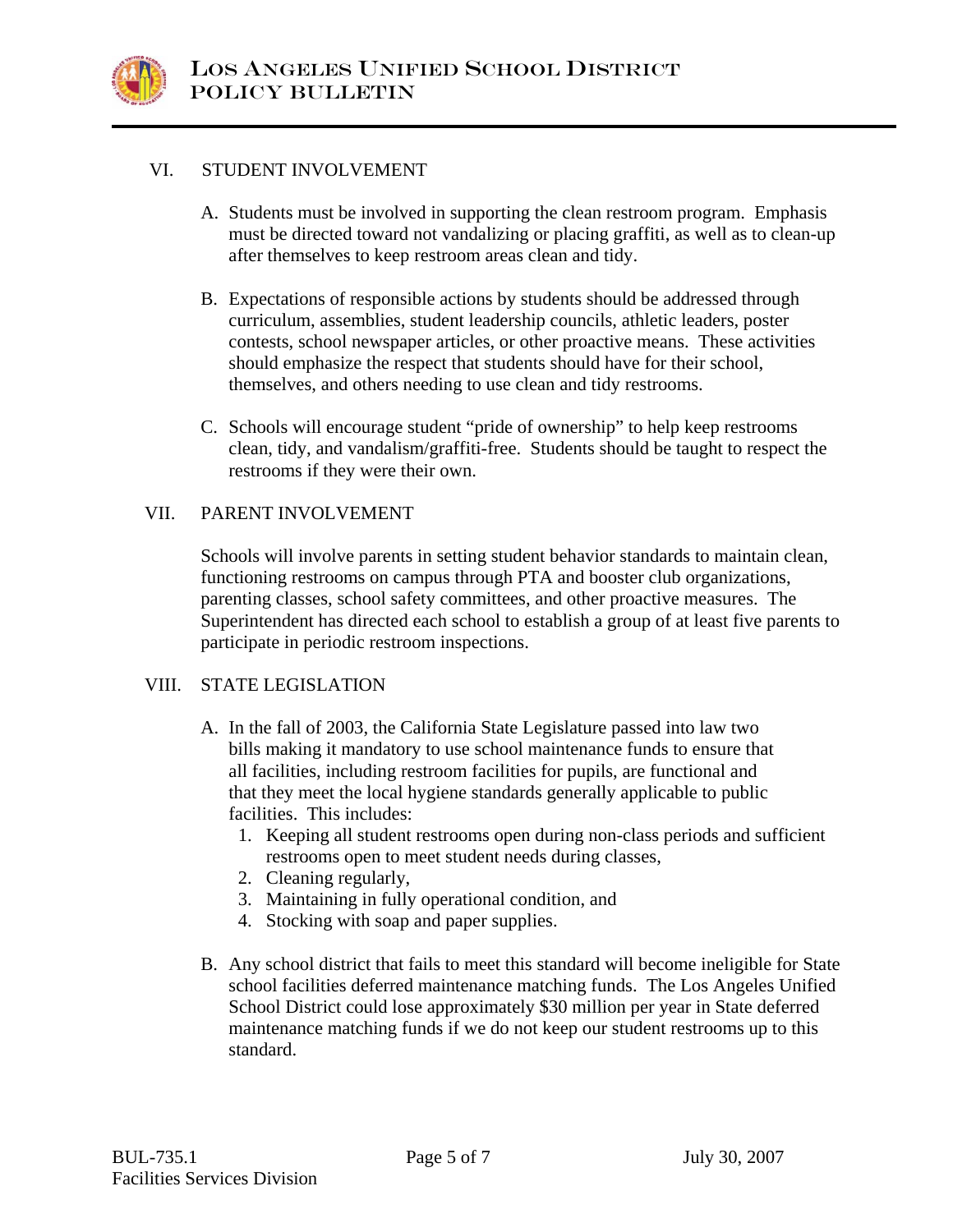C. The Office of Public School Construction (OPSC) has established procedures for filing Restroom Maintenance Complaints (see attached forms). Such complaints may be filed by hard copy or by fax. Information is available on the OPSC website at www.opsc.dgs.ca.gov.

### IX. FACILITIES HEALTH AND SAFETY INITIATIVE

 In January 2004, the Board of Education approved a Facilities Health and Safety Initiative which requires the Superintendent:

- A. To highlight the District's health and safety standards for cafeterias and restrooms on-line at www.lausd-oehs.org.
- B. To provide a semi-annual report on the health and safety of cafeteria and bathroom facilities, trends, and corrective actions planned and taken.
- C. To develop a process and procedure to involve parent volunteers in restroom and cafeteria inspections.
- D. To brief local elected officials with jurisdictions within District boundaries on related District efforts, policies, and procedures so that they may be informed in their legislative activities and constituent interactions.

### X. CAMPUS SAFETY INSPECTION INITIATIVE

 In January, 2004, the District and the L. A. City Attorney's Office unveiled the details of a comprehensive Campus Safety Initiative (CSI) to effectively address health and safety concerns at District campuses. City and County inspectors will conduct joint inspections with District inspectors, as well as independent inspections, to monitor and assess current District inspection methods. They will continue to monitor the progress of the District's program and provide advice and training to assist the District with effective implementation of changes.

#### **Any concerned individual is invited to call the dedicated LAUSD Restroom Hotline (800) 495-1191**